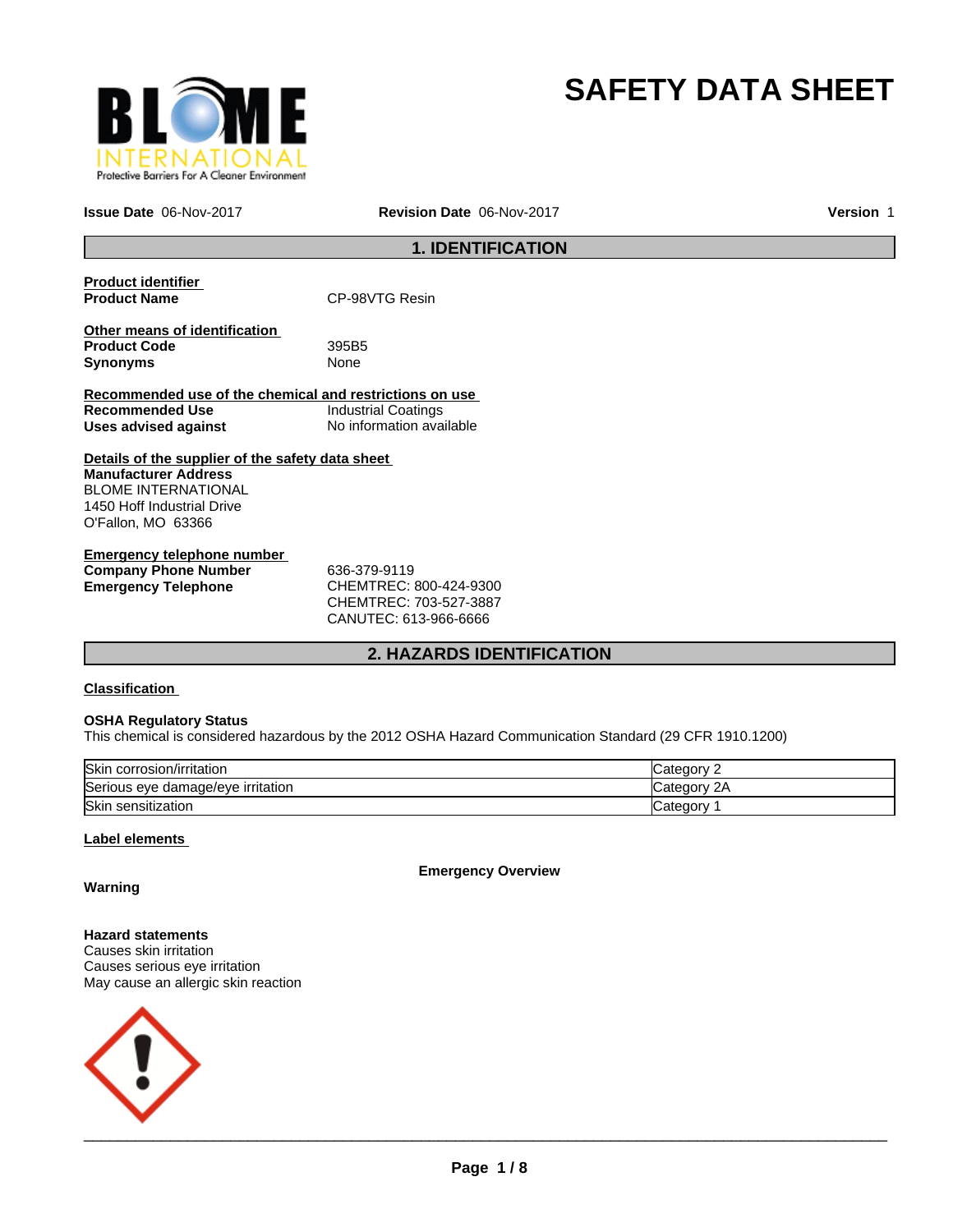#### **Appearance** viscous **Physical state** liquid **Odor** Slight Solvent

 $\overline{\phantom{a}}$  ,  $\overline{\phantom{a}}$  ,  $\overline{\phantom{a}}$  ,  $\overline{\phantom{a}}$  ,  $\overline{\phantom{a}}$  ,  $\overline{\phantom{a}}$  ,  $\overline{\phantom{a}}$  ,  $\overline{\phantom{a}}$  ,  $\overline{\phantom{a}}$  ,  $\overline{\phantom{a}}$  ,  $\overline{\phantom{a}}$  ,  $\overline{\phantom{a}}$  ,  $\overline{\phantom{a}}$  ,  $\overline{\phantom{a}}$  ,  $\overline{\phantom{a}}$  ,  $\overline{\phantom{a}}$ 

**Precautionary Statements - Prevention**

Wash face, hands and any exposed skin thoroughly after handling Wear protective gloves/protective clothing/eye protection/face protection Avoid breathing dust/fume/gas/mist/vapors/spray Contaminated work clothing should not be allowed out of the workplace

# **Precautionary Statements - Response**

IF IN EYES: Rinse cautiously with water for several minutes. Remove contact lenses, if present and easy to do. Continue rinsing If eye irritation persists: Get medical advice/attention IF ON SKIN: Wash with plenty of soap and water Take off contaminated clothing and wash before reuse If skin irritation or rash occurs: Get medical advice/attention

# **Precautionary Statements - Disposal**

Dispose of contents/container to an approved waste disposal plant

# **Hazards not otherwise classified (HNOC)**

Not applicable

# **Other Information**

May be harmful if swallowed. Harmful to aquatic life with long lasting effects.

#### **Unknown acute toxicity**

67% of the mixture consists of ingredient(s) of unknown toxicity

# **3. COMPOSITION/INFORMATION ON INGREDIENTS**

#### **Substance**

Not applicable

# **Mixture**

| <b>Chemical Name</b>                                                                                    | <b>CAS No</b> | Weight-%  |  |  |
|---------------------------------------------------------------------------------------------------------|---------------|-----------|--|--|
| Phenol,<br>i, polymer with formaldehyde, glycidyl ether *                                               | 28064-14-4    | $40 - 70$ |  |  |
| o-Cresyl glycidyl ether *                                                                               | 2210-79-9     | $10 - 30$ |  |  |
| Propylene glycol monomethyl ether *                                                                     | 107-98-2      | ั - 10    |  |  |
| ∦The concert a cassate as focassements a\ of seasons there have notified the control of the decision of |               |           |  |  |

\*The exact percentage (concentration) of composition has been withheld as a trade secret.

# **4. FIRST AID MEASURES**

# **Description of first aid measures**

| <b>General advice</b> | If symptoms persist, call a physician. Do not breathe dust/fume/gas/mist/vapors/spray. Do<br>not get in eyes, on skin, or on clothing.                                                                                  |
|-----------------------|-------------------------------------------------------------------------------------------------------------------------------------------------------------------------------------------------------------------------|
| Eye contact           | Immediately flush with plenty of water. After initial flushing, remove any contact lenses and<br>continue flushing for at least 15 minutes. Keep eye wide open while rinsing. If symptoms<br>persist, call a physician. |
| <b>Skin contact</b>   | Wash off immediately with plenty of water for at least 15 minutes. Wash contaminated<br>clothing before reuse. If skin irritation persists, call a physician.                                                           |
| <b>Inhalation</b>     | Remove to fresh air. If symptoms persist, call a physician.                                                                                                                                                             |
| Ingestion             | Rinse mouth. Drink plenty of water. Do not induce vomiting without medical advice. Never<br>give anything by mouth to an unconscious person. Call a physician or poison control center                                  |
|                       |                                                                                                                                                                                                                         |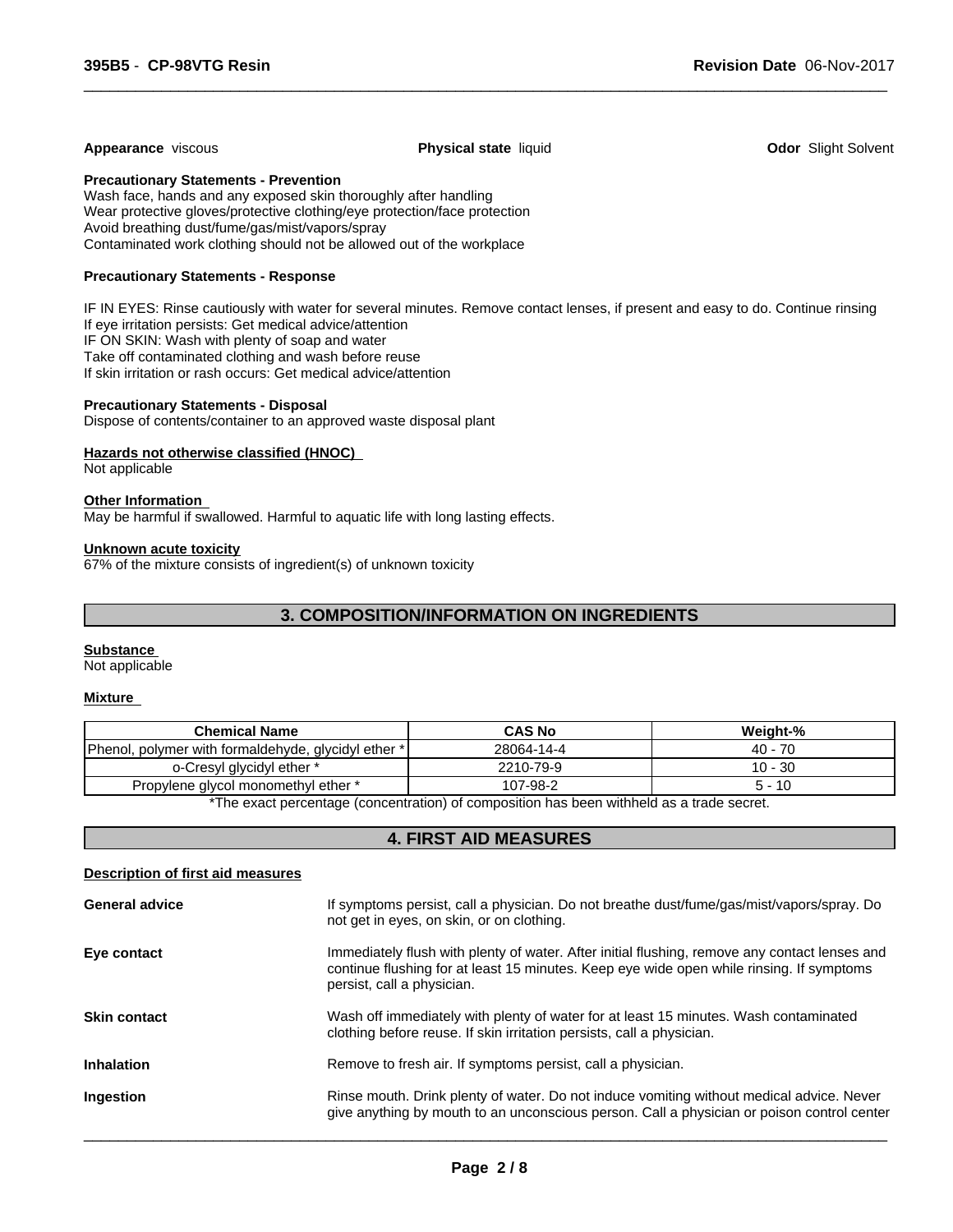|                                                             | <b>5. FIRE-FIGHTING MEASURES</b>                                               |
|-------------------------------------------------------------|--------------------------------------------------------------------------------|
| <b>Note to physicians</b>                                   | May cause sensitization in susceptible persons. Treat symptomatically.         |
|                                                             | Indication of any immediate medical attention and special treatment needed     |
| <b>Symptoms</b>                                             | May cause redness and tearing of the eyes. May cause skin irritation. Redness. |
| Most important symptoms and effects, both acute and delayed |                                                                                |
| Self-protection of the first aider                          | Use personal protective equipment as required.                                 |
|                                                             | immediately.                                                                   |

 $\overline{\phantom{a}}$  ,  $\overline{\phantom{a}}$  ,  $\overline{\phantom{a}}$  ,  $\overline{\phantom{a}}$  ,  $\overline{\phantom{a}}$  ,  $\overline{\phantom{a}}$  ,  $\overline{\phantom{a}}$  ,  $\overline{\phantom{a}}$  ,  $\overline{\phantom{a}}$  ,  $\overline{\phantom{a}}$  ,  $\overline{\phantom{a}}$  ,  $\overline{\phantom{a}}$  ,  $\overline{\phantom{a}}$  ,  $\overline{\phantom{a}}$  ,  $\overline{\phantom{a}}$  ,  $\overline{\phantom{a}}$ 

#### **Suitable extinguishing media**

Use extinguishing measures that are appropriate to local circumstances and the surrounding environment. Dry chemical, CO2, sand, earth, water spray or regular foam.

**Unsuitable extinguishing media** Do not use a solid water stream as it may scatter and spread fire.

#### **Specific hazards arising from the chemical**

In the event of fire and/or explosion do not breathe fumes. May cause sensitization in susceptible persons. Thermal decomposition can lead to release of irritating and toxic gases and vapors.

#### **Explosion data Sensitivity to Mechanical Impact** None. **Sensitivity to Static Discharge** None.

#### **Protective equipment and precautions for firefighters**

As in any fire, wear self-contained breathing apparatus pressure-demand, MSHA/NIOSH (approved or equivalent) and full protective gear.

# **6. ACCIDENTAL RELEASE MEASURES**

# **Personal precautions, protective equipment and emergency procedures**

| Use personal protective equipment as required. Avoid contact with eyes and skin. Evacuate<br>personnel to safe areas. Keep people away from and upwind of spill/leak.                                                                                                               |
|-------------------------------------------------------------------------------------------------------------------------------------------------------------------------------------------------------------------------------------------------------------------------------------|
|                                                                                                                                                                                                                                                                                     |
| Prevent entry into waterways, sewers, basements or confined areas. Do not flush into<br>surface water or sanitary sewer system. Prevent further leakage or spillage if safe to do so.<br>Prevent product from entering drains.                                                      |
| Methods and material for containment and cleaning up                                                                                                                                                                                                                                |
| Prevent further leakage or spillage if safe to do so.                                                                                                                                                                                                                               |
| Use personal protective equipment as required. Dam up. Soak up with inert absorbent<br>material (e.g. sand, silica gel, acid binder, universal binder, sawdust). Take up<br>mechanically, placing in appropriate containers for disposal. Clean contaminated surface<br>thoroughly. |
|                                                                                                                                                                                                                                                                                     |

# **7. HANDLING AND STORAGE**

# **Precautions for safe handling**

**Advice on safe handling** Use personal protective equipment as required. Ensure adequate ventilation, especially in confined areas. Use with local exhaust ventilation. Do not breathe dust/fume/gas/mist/vapors/spray.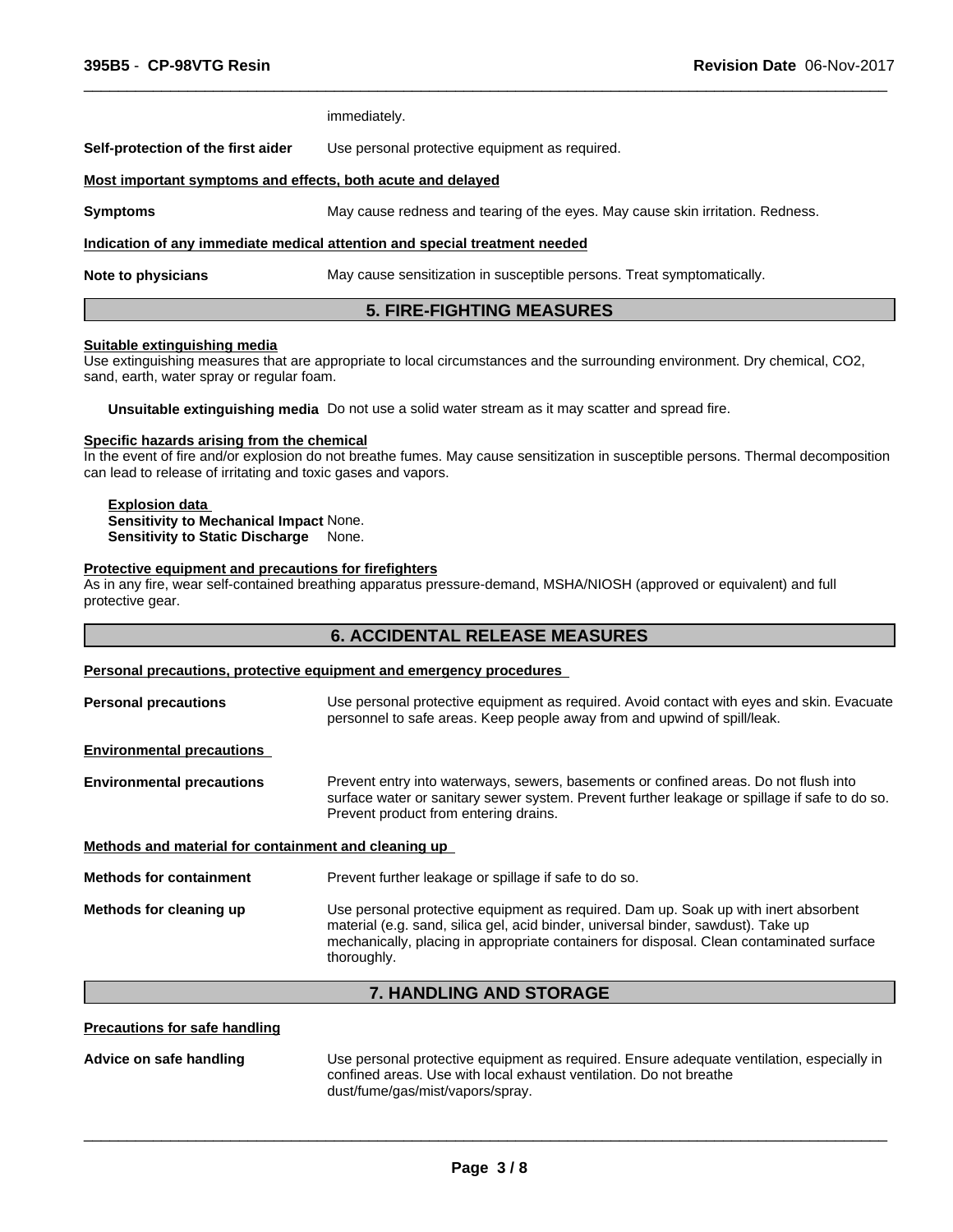# **Conditions for safe storage, including any incompatibilities**

**Storage Conditions** Keep out of the reach of children. Keep containers tightly closed in a cool, well-ventilated place. Keep in properly labeled containers.

 $\overline{\phantom{a}}$  ,  $\overline{\phantom{a}}$  ,  $\overline{\phantom{a}}$  ,  $\overline{\phantom{a}}$  ,  $\overline{\phantom{a}}$  ,  $\overline{\phantom{a}}$  ,  $\overline{\phantom{a}}$  ,  $\overline{\phantom{a}}$  ,  $\overline{\phantom{a}}$  ,  $\overline{\phantom{a}}$  ,  $\overline{\phantom{a}}$  ,  $\overline{\phantom{a}}$  ,  $\overline{\phantom{a}}$  ,  $\overline{\phantom{a}}$  ,  $\overline{\phantom{a}}$  ,  $\overline{\phantom{a}}$ 

**Incompatible materials** Strong oxidizing agents. Strong acids. Strong bases.

# **8. EXPOSURE CONTROLS/PERSONAL PROTECTION**

## **Control parameters**

#### **Exposure Guidelines** .

| -------------------------                |                  |                 |                             |
|------------------------------------------|------------------|-----------------|-----------------------------|
| <b>Chemical Name</b>                     | <b>ACGIH TLV</b> | <b>OSHA PEL</b> | NIOSH IDLH                  |
| <b>Propylene glycol monomethyl ether</b> | STEL: 100 ppm    |                 | TWA: 100 ppm                |
| 107-98-2                                 | TWA: 50 ppm      |                 | TWA: $360 \text{ mg/m}^3$   |
|                                          |                  |                 | STEL: 150 ppm               |
|                                          |                  |                 | STEL: 540 mg/m <sup>3</sup> |

*NIOSH IDLH Immediately Dangerous to Life or Health*

# **Appropriate engineering controls**

| <b>Engineering Controls</b> | Showers              |  |
|-----------------------------|----------------------|--|
|                             | Eyewash stations     |  |
|                             | Ventilation systems. |  |

#### **Individual protection measures, such as personal protective equipment**

| <b>Eye/face protection</b>            | Wear safety glasses with side shields (or goggles).                                                                                                                                                                                                                                                                              |
|---------------------------------------|----------------------------------------------------------------------------------------------------------------------------------------------------------------------------------------------------------------------------------------------------------------------------------------------------------------------------------|
| Skin and body protection              | Wear protective gloves and protective clothing.                                                                                                                                                                                                                                                                                  |
| <b>Respiratory protection</b>         | If exposure limits are exceeded or irritation is experienced, NIOSH/MSHA approved<br>respiratory protection should be worn. Positive-pressure supplied air respirators may be<br>required for high airborne contaminant concentrations. Respiratory protection must be<br>provided in accordance with current local regulations. |
| <b>General Hygiene Considerations</b> | When using do not eat, drink or smoke. Wash contaminated clothing before reuse. Regular<br>cleaning of equipment, work area and clothing is recommended.                                                                                                                                                                         |

# **9. PHYSICAL AND CHEMICAL PROPERTIES**

# **Information on basic physical and chemical properties**

| <b>Physical state</b><br>Appearance | liquid<br>viscous        | Odor                             | <b>Slight Solvent</b>    |
|-------------------------------------|--------------------------|----------------------------------|--------------------------|
| Color                               | light yellow             | <b>Odor threshold</b>            | No information available |
| <b>Property</b>                     | Values                   | Remarks • Method                 |                          |
| рH                                  | No information available |                                  |                          |
| Melting point / freezing point      | No information available |                                  |                          |
| Boiling point / boiling range       | > 120 °C / > 248 °F      |                                  |                          |
| Flash point                         | 94 °C / 201 °F           | Pensky-Martens Closed Cup (PMCC) |                          |
| <b>Evaporation rate</b>             | No information available |                                  |                          |
| Flammability (solid, gas)           | No information available |                                  |                          |
| <b>Flammability Limit in Air</b>    |                          |                                  |                          |
| Upper flammability limit:           | 13.7%                    |                                  |                          |
| Lower flammability limit:           | 1.5%                     |                                  |                          |
| Vapor pressure                      | No information available |                                  |                          |
| Vapor density                       | No information available |                                  |                          |
| <b>Relative density</b>             | 1.13                     |                                  |                          |
| Water solubility                    | partially soluble        |                                  |                          |
| Solubility in other solvents        | No information available |                                  |                          |
|                                     |                          |                                  |                          |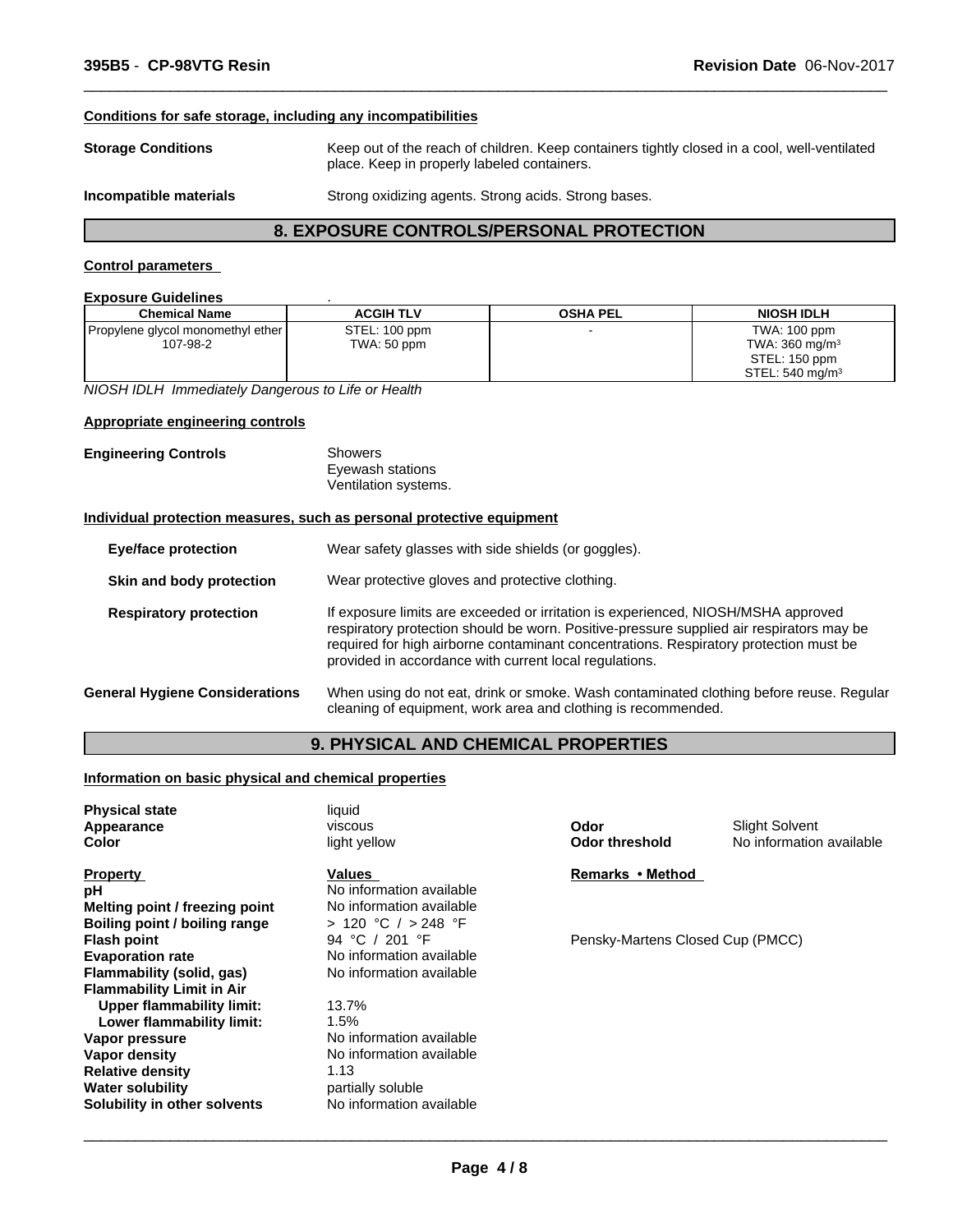**Explosive properties** Not an explosive<br> **Oxidizing properties** Not applicable **Oxidizing properties Kinematic viscosity** No information available **Dynamic viscosity** No information available **Autoignition temperature** No information available<br> **Decomposition temperature** No information available **Partition coefficient Decomposition temperature** 

# **Other Information**

**VOC Content (%)** < 90 g/L

No information available

**Softening point** No information available **Molecular weight** No information available **Density** No information available **Bulk density** No information available

# **10. STABILITY AND REACTIVITY**

 $\overline{\phantom{a}}$  ,  $\overline{\phantom{a}}$  ,  $\overline{\phantom{a}}$  ,  $\overline{\phantom{a}}$  ,  $\overline{\phantom{a}}$  ,  $\overline{\phantom{a}}$  ,  $\overline{\phantom{a}}$  ,  $\overline{\phantom{a}}$  ,  $\overline{\phantom{a}}$  ,  $\overline{\phantom{a}}$  ,  $\overline{\phantom{a}}$  ,  $\overline{\phantom{a}}$  ,  $\overline{\phantom{a}}$  ,  $\overline{\phantom{a}}$  ,  $\overline{\phantom{a}}$  ,  $\overline{\phantom{a}}$ 

# **Reactivity**

No data available

**Chemical stability** Stable under recommended storage conditions. **Possibility of Hazardous Reactions** None under normal processing. **Conditions to avoid** Elevated Temperature. Incompatible materials. **Incompatible materials** Strong oxidizing agents. Strong acids. Strong bases. **Hazardous Decomposition Products** Thermal decomposition can lead to release of irritating and toxic gases and vapors.

# **11. TOXICOLOGICAL INFORMATION**

# **Information on likely routes of exposure**

| <b>Product Information</b> |                                                                                                                  |                                                                   |                        |  |
|----------------------------|------------------------------------------------------------------------------------------------------------------|-------------------------------------------------------------------|------------------------|--|
| <b>Inhalation</b>          |                                                                                                                  | Based on available data, the classification criteria are not met. |                        |  |
| Eye contact                | Irritating to eyes.                                                                                              |                                                                   |                        |  |
| <b>Skin contact</b>        | Irritating to skin. Repeated or prolonged skin contact may cause allergic reactions with<br>susceptible persons. |                                                                   |                        |  |
| <b>Ingestion</b>           |                                                                                                                  | Based on available data, the classification criteria are not met. |                        |  |
| <b>Chemical Name</b>       | Oral LD50                                                                                                        | Dermal LD50                                                       | <b>Inhalation LC50</b> |  |

| <b>IGNEMICAL NAME</b>                  | urai LDou            | Dermal LD30               | innaiation LC50                      |
|----------------------------------------|----------------------|---------------------------|--------------------------------------|
| o-Cresyl glycidyl ether<br>  2210-79-9 | $= 4$ g/kg (Rat)     |                           | $= 6090$ mg/m <sup>3</sup> (Rat) 4 h |
| Propylene glycol monomethyl ether      | $=$ 5000 mg/kg (Rat) | (Rabbit)<br>$= 13$ g/kg ( | $> 7559$ ppm (Rat) 6 h               |
| 107-98-2                               |                      |                           |                                      |

## **Information on toxicological effects**

| <b>Symptoms</b> | May cause skin irritation. May cause an allergic skin reaction. May cause redness and |
|-----------------|---------------------------------------------------------------------------------------|
|                 | tearing of the eyes.                                                                  |

# **Delayed and immediate effects as well as chronic effects from short and long-term exposure**

| <b>Sensitization</b>          | May cause sensitization by skin contact.                          |
|-------------------------------|-------------------------------------------------------------------|
| <b>Germ cell mutagenicity</b> | Based on available data, the classification criteria are not met. |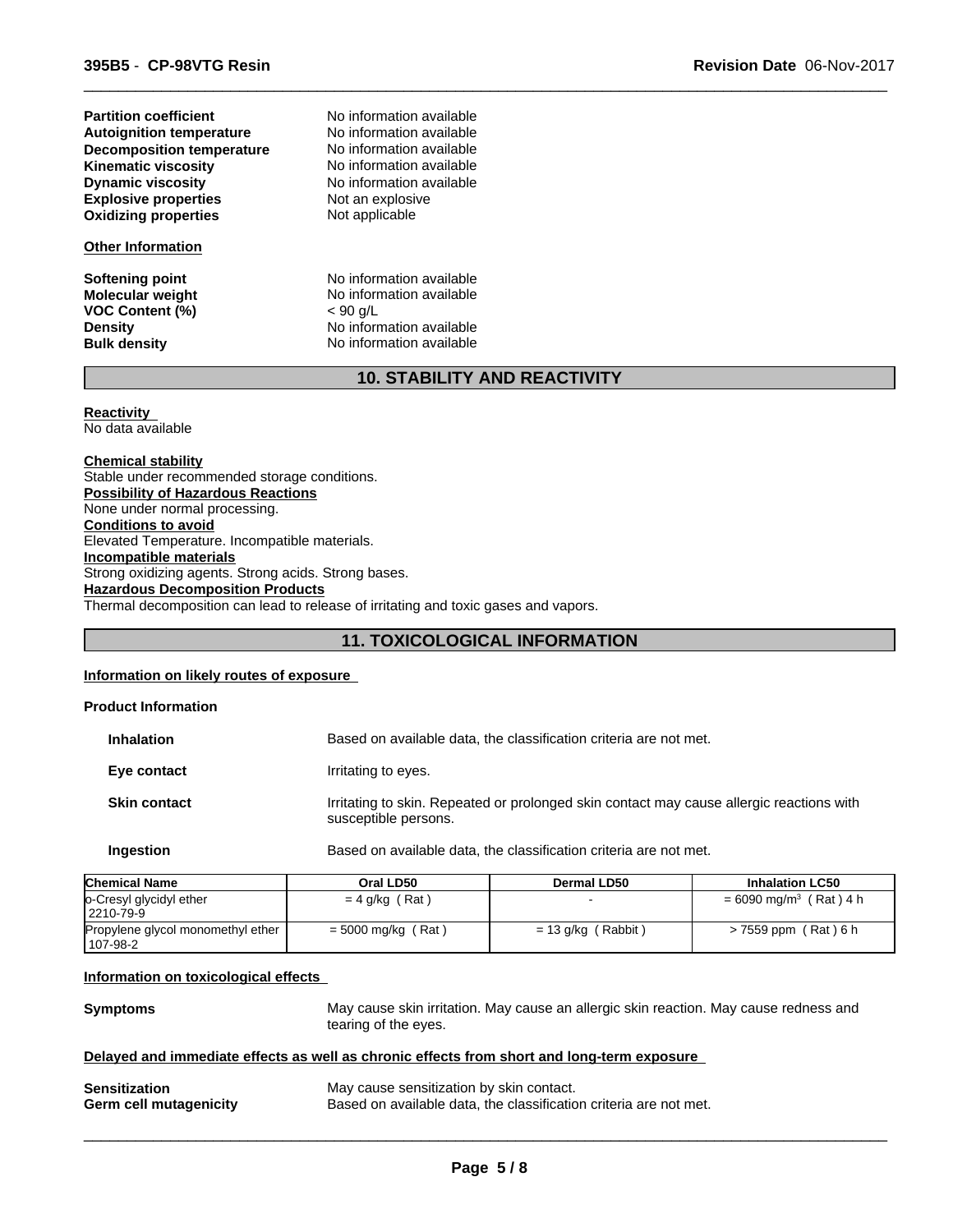| Carcinogenicity                 | Based on available data, the classification criteria are not met.                         |
|---------------------------------|-------------------------------------------------------------------------------------------|
| <b>Reproductive toxicity</b>    | Based on available data, the classification criteria are not met.                         |
| <b>STOT - single exposure</b>   | Based on available data, the classification criteria are not met.                         |
| <b>STOT - repeated exposure</b> | Based on available data, the classification criteria are not met.                         |
| <b>Chronic toxicity</b>         | Repeated contact may cause allergic reactions in very susceptible persons. Avoid repeated |
|                                 | exposure.                                                                                 |
| <b>Target Organ Effects</b>     | Eyes, Skin, Central nervous system, Respiratory system.                                   |
| <b>Aspiration hazard</b>        | Based on available data, the classification criteria are not met.                         |

 $\overline{\phantom{a}}$  ,  $\overline{\phantom{a}}$  ,  $\overline{\phantom{a}}$  ,  $\overline{\phantom{a}}$  ,  $\overline{\phantom{a}}$  ,  $\overline{\phantom{a}}$  ,  $\overline{\phantom{a}}$  ,  $\overline{\phantom{a}}$  ,  $\overline{\phantom{a}}$  ,  $\overline{\phantom{a}}$  ,  $\overline{\phantom{a}}$  ,  $\overline{\phantom{a}}$  ,  $\overline{\phantom{a}}$  ,  $\overline{\phantom{a}}$  ,  $\overline{\phantom{a}}$  ,  $\overline{\phantom{a}}$ 

# **Numerical measures of toxicity - Product Information**

# **The following values are calculated based on chapter 3.1 of the GHS document** .

| ATEmix (oral)             | 4,231.00 mg/kg |
|---------------------------|----------------|
| <b>ATEmix (dermal)</b>    | 47.667.00      |
| ATEmix (inhalation-vapor) | 33.979.38      |

# **12. ECOLOGICAL INFORMATION**

## **Ecotoxicity**

Toxic to aquatic life with long lasting effects

67 % of the mixture consists of components(s) of unknown hazards to the aquatic environment

| <b>Chemical Name</b>                | Algae/aguatic plants | Fish                                                                              | Crustacea |
|-------------------------------------|----------------------|-----------------------------------------------------------------------------------|-----------|
| Propylene glycol monomethyl ether ! |                      | $\vert 20.8:$ 96 h Pimephales promelas q/L $\vert 23300:$ 48 h Daphnia magna mg/L |           |
| 107-98-2                            |                      | LC50 static 4600 - 10000: 96 h                                                    | EC50      |
|                                     |                      | Leuciscus idus mg/L LC50 static                                                   |           |

# **Persistence and degradability**

No information available.

# **Bioaccumulation**

| <b>Chemical Name</b>                          | <b>Partition coefficient</b> |
|-----------------------------------------------|------------------------------|
| Propylene glycol monomethyl ether<br>107-98-2 | $-0.437$                     |

# **Other adverse effects**

No information available

# **13. DISPOSAL CONSIDERATIONS**

| Waste treatment methods       | Disposal should be in accordance with applicable regional, national and local laws and |
|-------------------------------|----------------------------------------------------------------------------------------|
| Disposal of wastes            | regulations.                                                                           |
| <b>Contaminated packaging</b> | Do not reuse container.                                                                |

# **14. TRANSPORT INFORMATION**

| <b>IATA</b><br>UN/ID no<br>Proper shipping name<br><b>Hazard Class</b> | UN3082<br>Environmentally hazardous substance, liquid, n.o.s.<br>9 |
|------------------------------------------------------------------------|--------------------------------------------------------------------|
| <b>TDG</b>                                                             | Not regulated                                                      |
| <b>DOT</b>                                                             | Not regulated                                                      |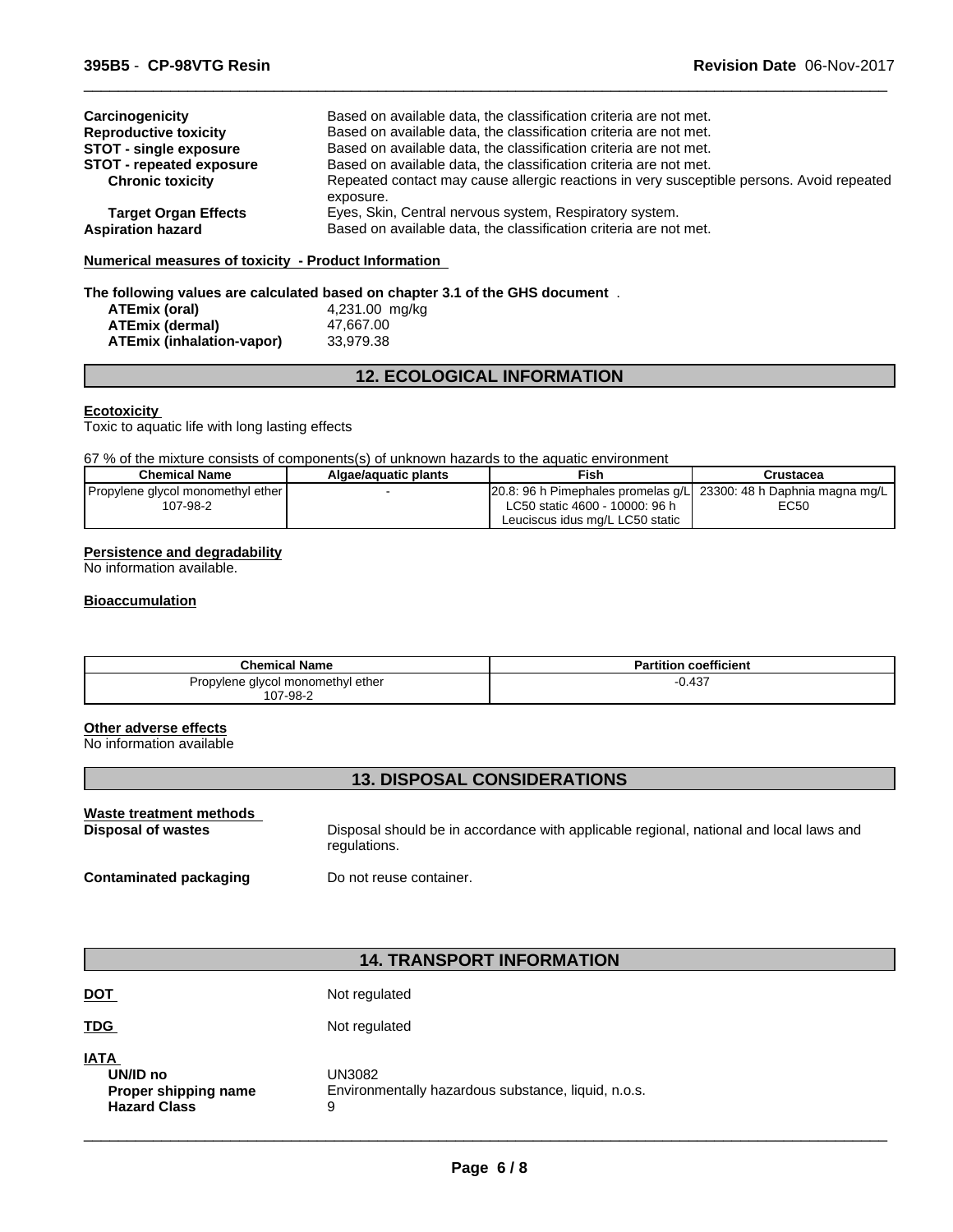| <b>Packing Group</b><br><b>ERG Code</b><br><b>Special Provisions</b><br><b>Description</b> | Ш<br>9L<br>A97, A158, A197<br>UN3082, Environmentally hazardous substance, liquid, n.o.s. (Phenol, polymer with            |
|--------------------------------------------------------------------------------------------|----------------------------------------------------------------------------------------------------------------------------|
|                                                                                            | formaldehyde, glycidyl ether), 9, III                                                                                      |
| <b>IMDG</b>                                                                                |                                                                                                                            |
| UN/ID no                                                                                   | <b>UN3082</b>                                                                                                              |
| Proper shipping name                                                                       | Environmentally hazardous substance, liquid, n.o.s.                                                                        |
| <b>Hazard Class</b>                                                                        | 9                                                                                                                          |
| <b>Packing Group</b>                                                                       | Ш                                                                                                                          |
| EmS-No                                                                                     | $F-A. S-F$                                                                                                                 |
| <b>Special Provisions</b>                                                                  | 274, 335                                                                                                                   |
| <b>Description</b>                                                                         | UN3082, Environmentally hazardous substance, liquid, n.o.s. (Phenol, polymer with<br>formaldehyde, glycidyl ether), 9, III |

 $\overline{\phantom{a}}$  ,  $\overline{\phantom{a}}$  ,  $\overline{\phantom{a}}$  ,  $\overline{\phantom{a}}$  ,  $\overline{\phantom{a}}$  ,  $\overline{\phantom{a}}$  ,  $\overline{\phantom{a}}$  ,  $\overline{\phantom{a}}$  ,  $\overline{\phantom{a}}$  ,  $\overline{\phantom{a}}$  ,  $\overline{\phantom{a}}$  ,  $\overline{\phantom{a}}$  ,  $\overline{\phantom{a}}$  ,  $\overline{\phantom{a}}$  ,  $\overline{\phantom{a}}$  ,  $\overline{\phantom{a}}$ 

# **15. REGULATORY INFORMATION**

| <b>International Inventories</b> |          |  |
|----------------------------------|----------|--|
| <b>TSCA</b>                      | Complies |  |
| <b>DSL/NDSL</b>                  | Complies |  |
| <b>EINECS/ELINCS</b>             | Complies |  |
| <b>IECSC</b>                     | Complies |  |
| <b>KECL</b>                      | Complies |  |
| <b>PICCS</b>                     | Complies |  |
| <b>AICS</b>                      | Complies |  |

**Legend:** 

**TSCA** - United States Toxic Substances Control Act Section 8(b) Inventory **DSL/NDSL** - Canadian Domestic Substances List/Non-Domestic Substances List **EINECS/ELINCS** - European Inventory of Existing Chemical Substances/European List of Notified Chemical Substances **ENCS** - Japan Existing and New Chemical Substances **IECSC** - China Inventory of Existing Chemical Substances **KECL** - Korean Existing and Evaluated Chemical Substances **PICCS** - Philippines Inventory of Chemicals and Chemical Substances

**AICS** - Australian Inventory of Chemical Substances

# **US Federal Regulations**

#### **SARA 313**

Section 313 of Title III of the Superfund Amendments and Reauthorization Act of 1986 (SARA). This product does not contain any chemicals which are subject to the reporting requirements of the Act and Title 40 of the Code of Federal Regulations, Part 372

# **SARA 311/312 Hazard Categories**

| Acute health hazard               | Yes |  |
|-----------------------------------|-----|--|
| Chronic Health Hazard             | Yes |  |
| Fire hazard                       | N٥  |  |
| Sudden release of pressure hazard | No. |  |
| Reactive Hazard                   | Nο  |  |

#### **CWA (Clean Water Act)**

This product does not contain any substances regulated as pollutants pursuant to the Clean Water Act (40 CFR 122.21 and 40 CFR 122.42)

#### **CERCLA**

This material, as supplied, does not contain any substances regulated as hazardous substances under the Comprehensive Environmental Response Compensation and Liability Act (CERCLA) (40 CFR 302) or the Superfund Amendments and Reauthorization Act (SARA) (40 CFR 355). There may be specific reporting requirements at the local, regional, or state level pertaining to releases of this material

# **US State Regulations**

## **California Proposition 65**